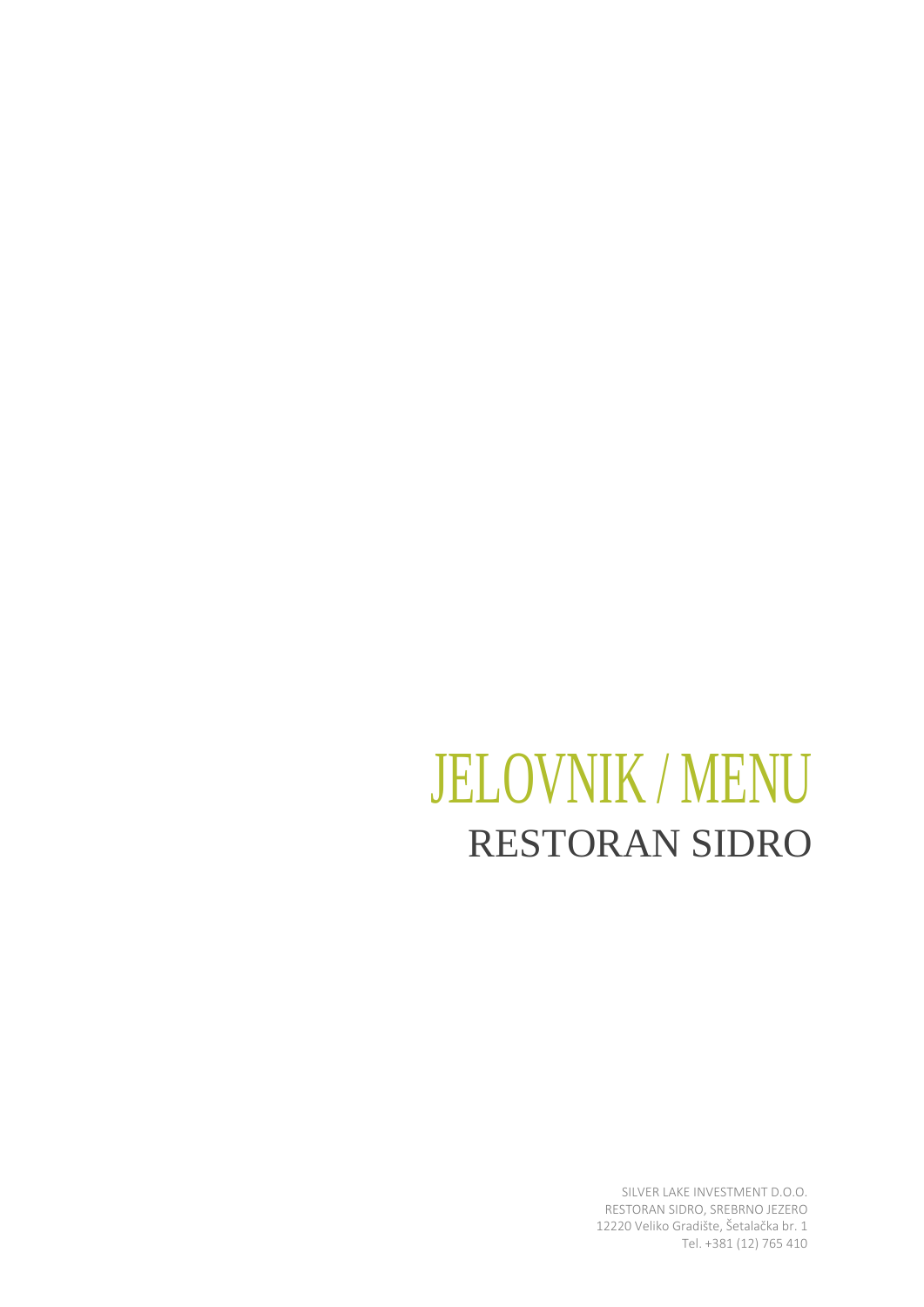

# DORUČAK U SIDRU / *Sidro breakfast*

| Omelet, fried or 3 scrambled eggs, feta cheese, tomato)                                                                                                                                                  | 350,00        |
|----------------------------------------------------------------------------------------------------------------------------------------------------------------------------------------------------------|---------------|
| Fried panned bread (bread panned with eggs, tomato, feta, ajvar)                                                                                                                                         | <i>500,00</i> |
| <b>Tost sendvič</b> (tost, šunka, kačkavalj, zelena s, kiseli krastavci, senf, pomfrit), 400 gr 600,00<br>Toast sandwich (toast, ham, cheese, green salad, pickles, mustard, French fries)               |               |
| <b>Sidro doručak za 2 osobe</b> (tost, 6 jaja, feta, paradajz, pečenica, kulen, ajvar) 600 gr           950,00<br>Sidro breakfast for two (toast, 6 eggs, feta, tomato, smoked ham, spicy salami, ajvar) |               |
|                                                                                                                                                                                                          | 250,00        |
| Pork ham (extra portion 50 gr)                                                                                                                                                                           |               |
| Ham, bacon or cheese (extra portion 50 gr)                                                                                                                                                               | <i>150,00</i> |
| <b>Pečurke, povrće ili feta</b> (dodatak 50 gr)<br>Mushrooms, vegetables or feta (extra portion 50 gr)                                                                                                   | 80,00         |
| Jogurt, $0,2$ /<br>Yogurt                                                                                                                                                                                | 80,00         |
| <b>Mleko,</b> 0,2 l<br>Milk                                                                                                                                                                              | <i>80,00</i>  |

Doručak se služi do 12h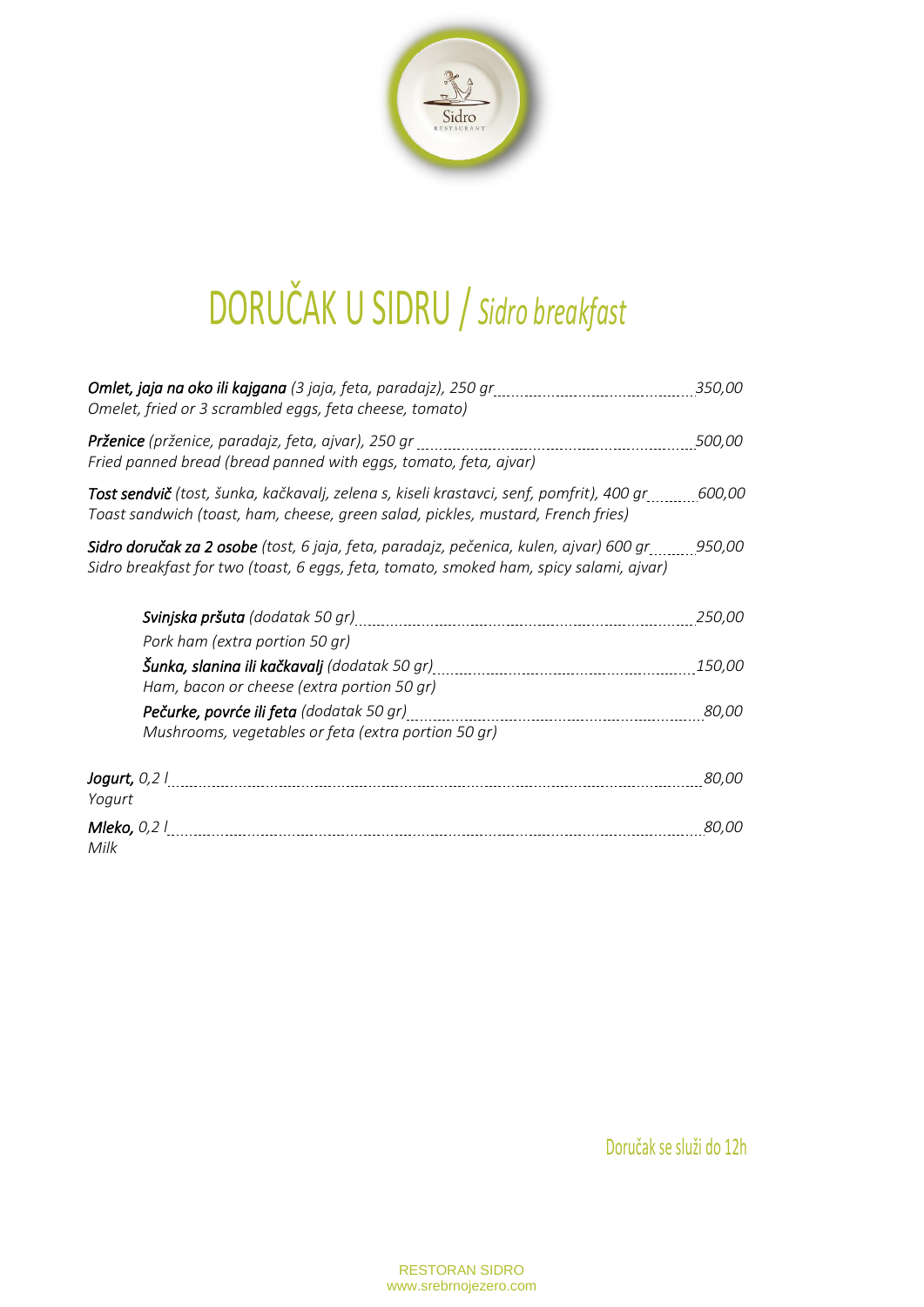

## HLADNA PREDJELA / *Cold appetizers*

| <b>Caprese salata</b> (paradajz, mozzarella, pesto sos), 350 gr<br>Caprese salad (tomato, mozzarella, pesto)                                                                                | <i>400.00</i> |
|---------------------------------------------------------------------------------------------------------------------------------------------------------------------------------------------|---------------|
| Mix sireva Sidro (gauda, feta, dimljeni sir, kajmak, cherry, masline), 400 gr 1,100,00<br>Cheese mix (gauda, feta, smoked cheese, kajmak, cherry, olives)                                   |               |
| <b>Predjelo Sidro</b> (svinjska I goveđa pršuta, kajmak, gauda, feta, cherry, masline), 500 gr 1,800,00<br>Sidro platter (pork ham, prosciutto, kajmak, gauda, feta, cherry tomato, olives) |               |
| <b>Kajmak</b> (dodatak 100 gr)<br>Kajmak (extra portion 100 gr)                                                                                                                             | <i>300,00</i> |
| Svinjska pršuta (dodatak 100 gr)<br>Pork ham (extra portion 100 gr)                                                                                                                         | <i>500,00</i> |
| Govedja pršuta (dodatak 100 gr)<br>Beef prosciutto (extra portion 100 gr)                                                                                                                   | <i>750,00</i> |

## TOPLA PREDJELA / *Warm appetizers*

| Grilled mushrooms                                                                                                                                         | <i>300,00</i> |
|-----------------------------------------------------------------------------------------------------------------------------------------------------------|---------------|
| <b>Grilovano povrće</b> (šampinjoni, tikvice, šargarepa, patlidžan, paprika), 300 gr<br>Grilled vegetables (mushrooms, zucchini, carrot, eggplant pepper) | <i>450,00</i> |
| Fried cheese                                                                                                                                              | <i>800,00</i> |
| Grilovani miročki sir, 250 gr<br>Grilled miročki (goat) cheese                                                                                            | <i>960,00</i> |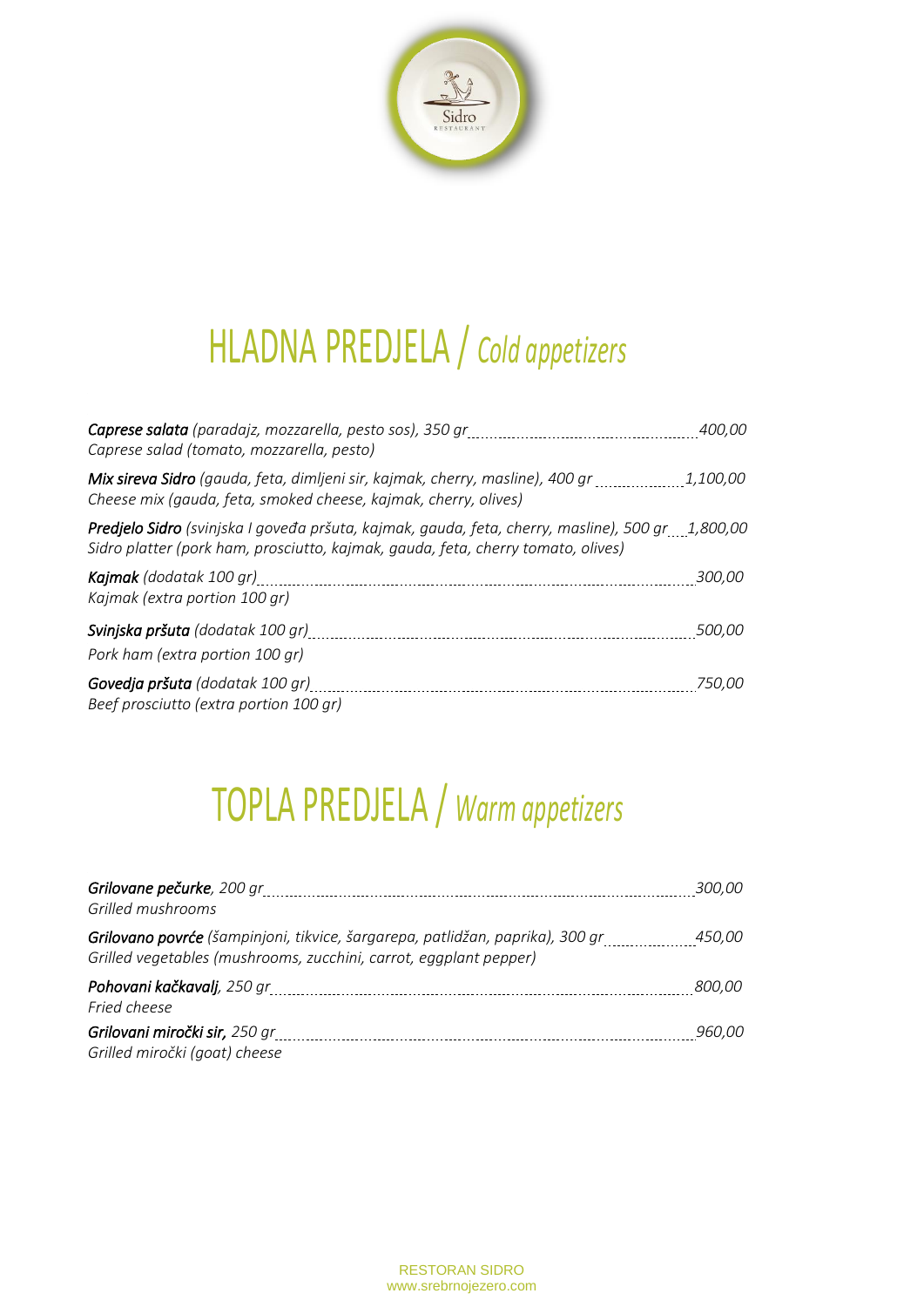

## SUPE, ČORBE / *Soups,Chowders*

| Riblja čorba, 0,25l | <i>250.00</i> |
|---------------------|---------------|
| Fish soup           |               |
| Teleća čorba, 0,25l | 250.00        |
| Beef chowder        |               |

## RIŽOTO / *Risotto*

| Rižoto caprese (pirinač, mozzarella, cherry, pesto, puter, parmezan), 300 gr                                                                                                      | <i>750,00</i> |
|-----------------------------------------------------------------------------------------------------------------------------------------------------------------------------------|---------------|
| Risotto caprese (rice, mozzarella, cherry, pesto, butter, parmesan)                                                                                                               |               |
| Rižoto sa piletinom i tikvicama (pileći file, pirinač, tikvice, maslac, parmezan), 300 gr<br>Risotto with chicken and zucchini (chicken breast, rice, zucchini, butter, parmesan) | <i>800,00</i> |
| Rižoto sa lignjama (pirinač, lignje, pelat, maslac, parmezan), 300 gr<br>Risotto with squid (rice, squid, peeled tomato, butter, parmesan)                                        | <i>850.00</i> |

#### OBROK SALATE / *Salad as a meal*

| Salata sa grilovanim miročkim sirom (koziji sir, mix zelenih s., cherry, parmezan), 250 gr 700,00 |  |
|---------------------------------------------------------------------------------------------------|--|
| Grilled Miročki cheese salad (goat cheese, mix green salads, cherry, parmesan)                    |  |

*Cezar salata (pileći file, mix zelenih s., slanina, cherry, majonez, kapar, parmezan), 300 gr 800,00 Cezar salad (chicken breast, green s. mix, bacon, cherry, mayonnaise, capers, parmesan)*

*Salata sa lignjama (lignje mix zelenih s, kapar, cherry, beli luk), 300 gr 800,00 Cezar salad (chicken breast, green s. mix, bacon, cherry, mayonnaise, capers, parmesan)*

*Juneća ramstek salata (suvidirani ramstek, mix zelenih, cherry, parmezan), 300 gr 900,00 Beef rump steak salad (beef rump steak, green salad mix, cherry, parmesan)*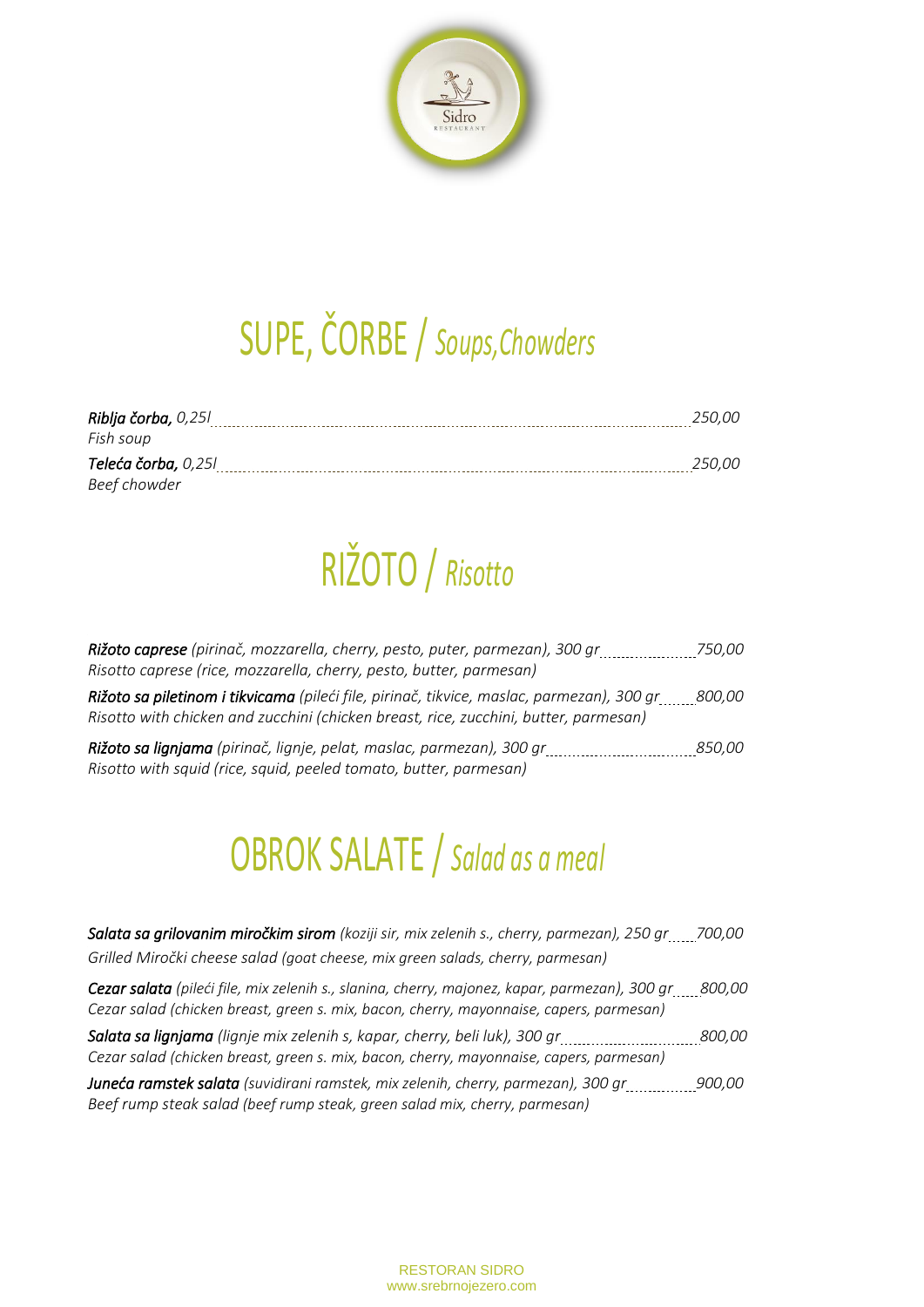

## RIBA / *Fish*

| Grilled Trout with potato and swiss chard                                                         | <i>830,00</i>   |
|---------------------------------------------------------------------------------------------------|-----------------|
| Lignje na žaru (prilog pirinač), 250 gr<br>Grilled squid with rice                                | <i>970,00</i>   |
| Grilled catfish stakes with potato and swiss chard                                                | <i>1,100,00</i> |
| <b>Smuđ fileti</b> (prilog krompir i blitva), 250 gr<br>Perch fillets with potato and swiss chard | <i>1,170,00</i> |
| <b>Dunavski smuđ</b> 1 kg<br>Danube perch                                                         | 2,950,00        |

## JELA PO PORUDŽBINI / *Special Orders*

*8*

| <b>Burger classic</b> (prilog pomfrit), 150 gr<br>Burger classic with french fries               | 850,00          |
|--------------------------------------------------------------------------------------------------|-----------------|
| Cheesburger with french fries                                                                    | <i>890,00</i>   |
| Cordon Bleu with wedges                                                                          | <i>830,00</i>   |
| Karađorđe's steak (with French fries and tartar sauce)                                           | 980,00          |
| Viennese steak (with French fries)                                                               | 910,00          |
| Pork fillet in prosciutto sauce (with wedges)                                                    | <i>980,00</i>   |
| Marinated pork fillet (with potato)                                                              | <i>990.00</i>   |
| <b>Rebra domaćinska</b> (prilog wedges), 400 gr<br>Domestic ribs (with wedges)                   | 1,150,00        |
| Overcooked beef rump steak (with wedges)                                                         | <i>1,400,00</i> |
| <b>Teletina ispod sača</b> (prilog krompir), 250 gr<br>Traditionally cooked veal (with potatoes) | <i>1.700.00</i> |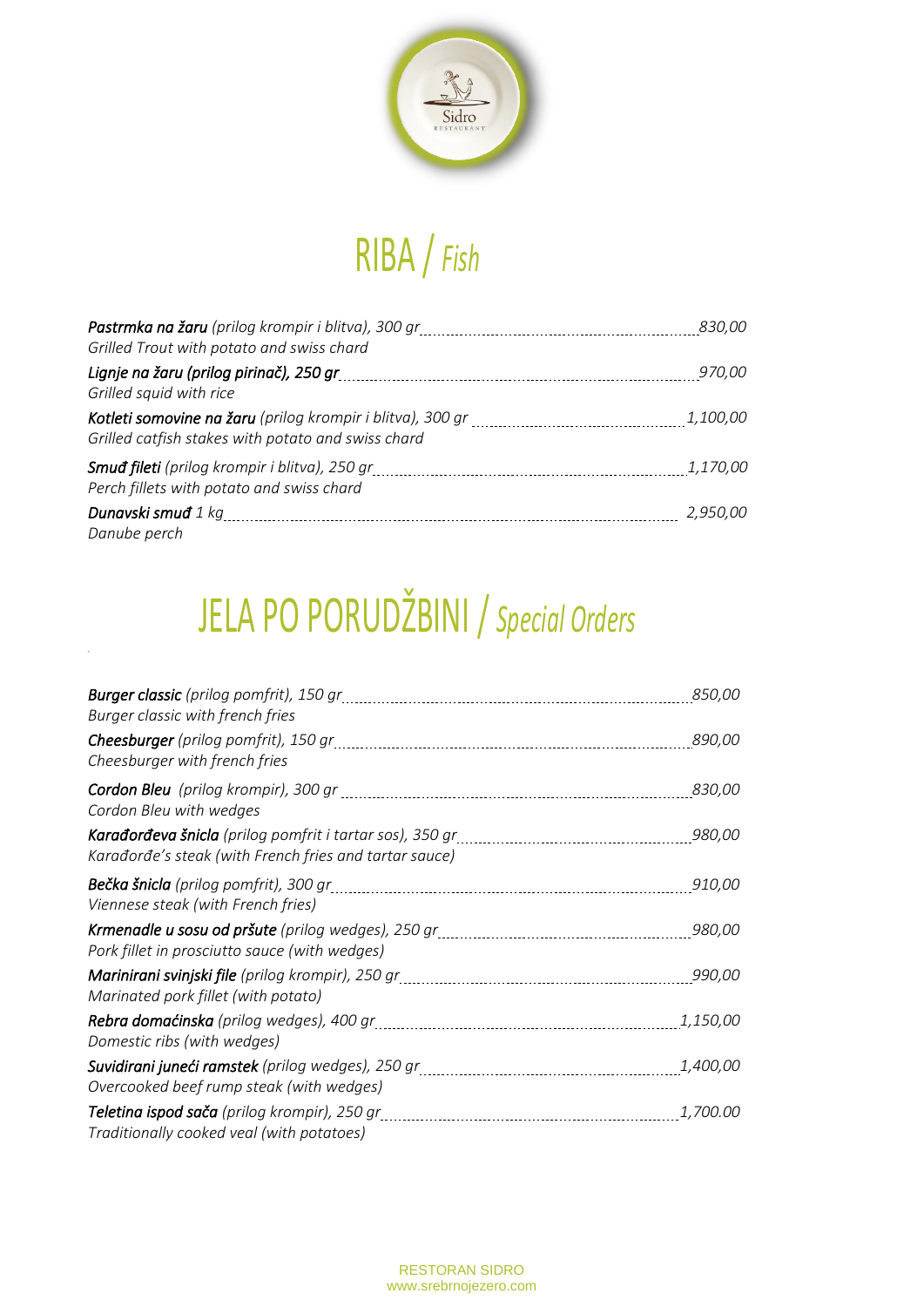

## JELA SA ROŠTILJA / *Barbecue dishes*

| <b>Cevapi *,</b> (prilog pomfrit), 300 gr<br>Kebab's with french fries | 700.00        |
|------------------------------------------------------------------------|---------------|
| Kebab's with kajmak with french fries                                  | 790,00        |
| Serbian burger with french fries                                       | 700,00        |
| Serbian burger with kajmak and french fries                            | 790,00        |
| Gourmet Serbian burger                                                 | 790,00        |
| Grilled chicken fillet with kus kus                                    | 730,00        |
| Grilled chicken drumsticks with wedges                                 | <i>680,00</i> |
| Grilled pork steak with wedges                                         | <i>890,00</i> |
| Krainer sausage with wedges                                            | <i>820,00</i> |
| Chicken skewer rolled with bacon, with wedges                          | <i>980,00</i> |
| Stuffed pork fillet                                                    | 980,00        |

*\* Jela sa roštilja označena zvezdicom, mogu se naručiti kao ½ porcije uz naplatu 70% cene*

*\* All the barbecue dishes marked with \*, can be ordered as ½ portion, at a charge of 70% of the price*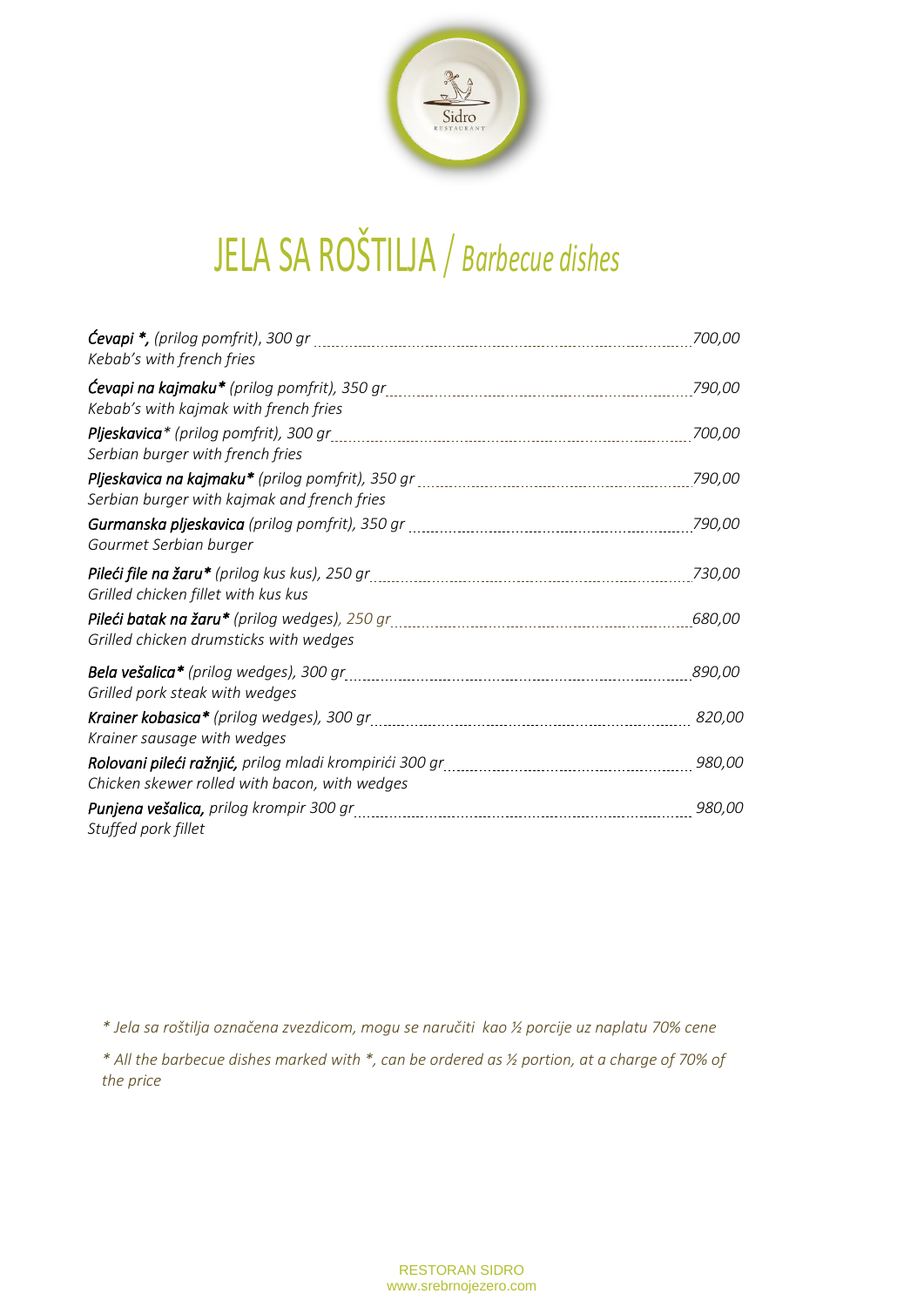

## PIZZA I PASTA / *Pizza & Pasta*

| Pizza Margherita (paradajz pelat, kačkavalj, masline), 32 cm<br>(tomato sauce, cheese, olives)                                                     | 700.00        |
|----------------------------------------------------------------------------------------------------------------------------------------------------|---------------|
| Pizza Cappricciosa (pelat, šunka, kačkavalj, pečurke), 32 cm<br>(tomato sauce, ham, cheese, mushrooms)                                             | 720,00        |
| Pizza Sidro Pikant (pelat, šunka, slanina, kačkavalj, hot pepper, feta sir), 32 cm<br>(tomato sauce, ham, bacon, cheese, hot peppers, feta cheese) | 740,00        |
| (peeled tomato, basil)                                                                                                                             | <i>450,00</i> |
| Spaghetti Caprese (cherry, mozzarella, pesto), 300 gr<br>(cherry, mozzarella, pesto)                                                               | 700,00        |
| Spaghetti alla Bolognese (pelat, mleveno meso, parmezan), 300 gr<br>(tomato sauce, minced meat, parmesan)                                          | 700,00        |
| Spaghetti alla Carbonara (pančeta, žumance, parmezan), 300 gr<br>(pancetta, yolk, parmesan)                                                        | 720,00        |
| Ramstek pasta (suvidirani ramstek, cherry, pesto, pavlaka), 300 gr<br>(rump steak, cherry, pesto, sour cream)                                      | <i>900,00</i> |

# DEČIJI MENI / *Kids menu*

| Spaghetti Minions, (paradajz pelat, bosiljak), 100 gr<br>(spaghetti with peeled tomato sauce, basil)               | <i>400,00</i> |
|--------------------------------------------------------------------------------------------------------------------|---------------|
| <b>Ćevapi Štrumfovi</b> (pet ćevapa sa pomfritom), 150 gr<br>(tomato sauce, ham, bacon, cheese, hot peppers, feta) | <i>490,00</i> |
| Piletina Sundjer Bob (pohovani pileći file sa pomfritom), 150 gr<br>(chicken fillet panned, with French fries)     | <i>510,00</i> |
| Pileći štapići Petar Pan (pohovani pileći štapići sa pomfritom), 150 gr<br>(chicken sticks with French fries)      | 520,00        |

RESTORAN SIDRO www.srebrnojezero.com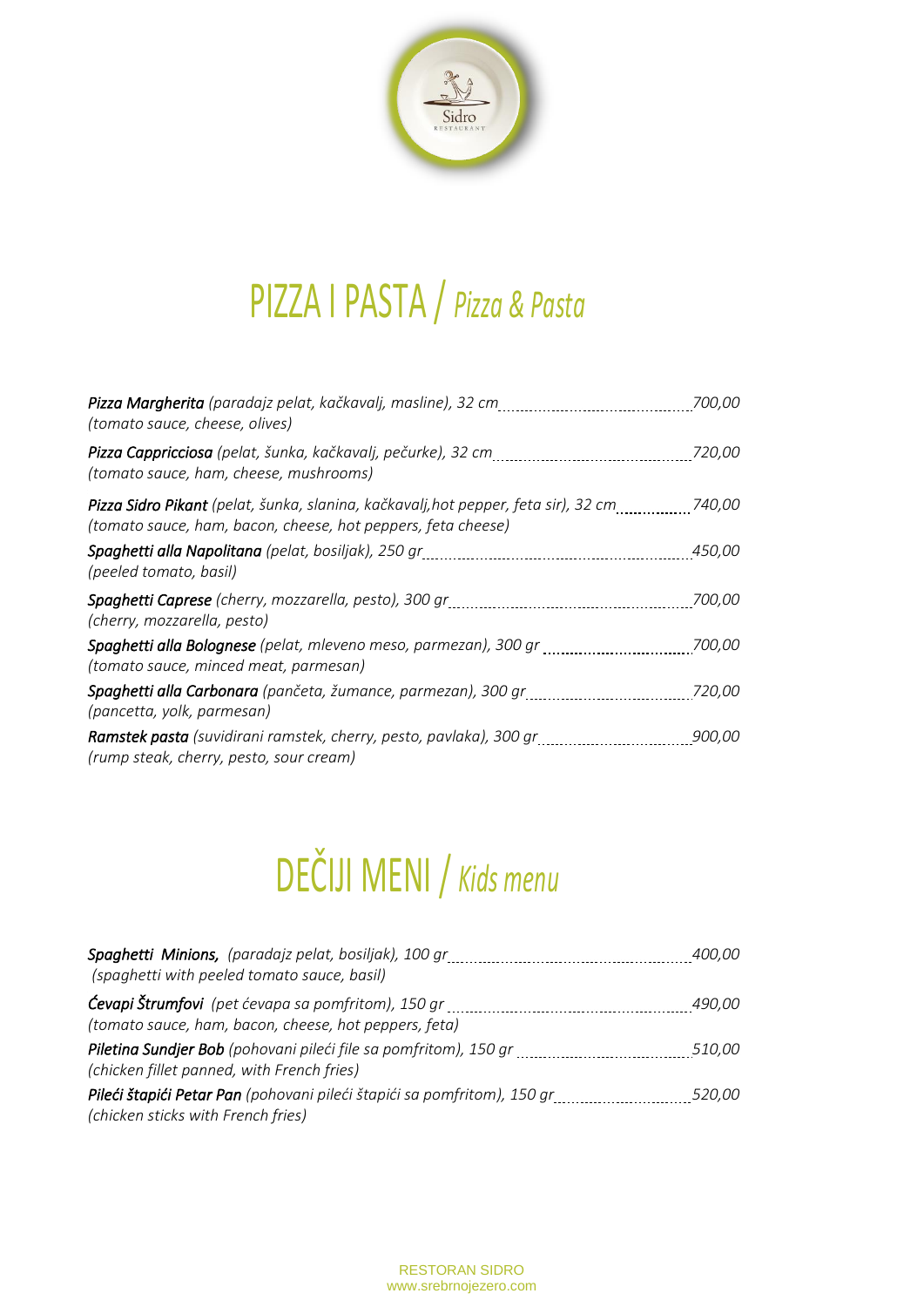

## PRILOZI / *Extra's*

| 220,00       |
|--------------|
| 270,00       |
| 280,00       |
| 240,00       |
| 70,00        |
| 70,00        |
| <i>80,00</i> |

## SALATE / *Salads*

| Srpska salata, 250 gr<br>Serbian salad (tomato, cucumber, onion, hot pepper)                                                                                    | 280,00        |
|-----------------------------------------------------------------------------------------------------------------------------------------------------------------|---------------|
| <b>Šopska salata,</b> 250 gr<br>Šopska salad (tomato, cucumber, onion, feta cheese)                                                                             | 300.00        |
| Tomato salad with onion                                                                                                                                         | 280,00        |
| Tomato salad with cheese                                                                                                                                        | 300.00        |
| Cabbage salad                                                                                                                                                   | 180,00        |
| Cucumber salat                                                                                                                                                  | <i>230,00</i> |
| Green salad mix                                                                                                                                                 | <i>300,00</i> |
| Roasted pepper                                                                                                                                                  | 280,00        |
| <b>Grčka salata</b> (paradajz, paprika, krastavac, masline, crveni luk, feta), 300 gr<br>Greek salad (tomato, pepper, cucumber, olives, red onion, feta cheese) | 280,00        |
| Bašta salata za 2 osobe, 500 gr<br>Garden salad for two (cabbage, tomato, cucumber, hot pepper)                                                                 | 490,00        |
| Hot small pepper fresh/grilled (1 piece)                                                                                                                        | <i>60,00</i>  |